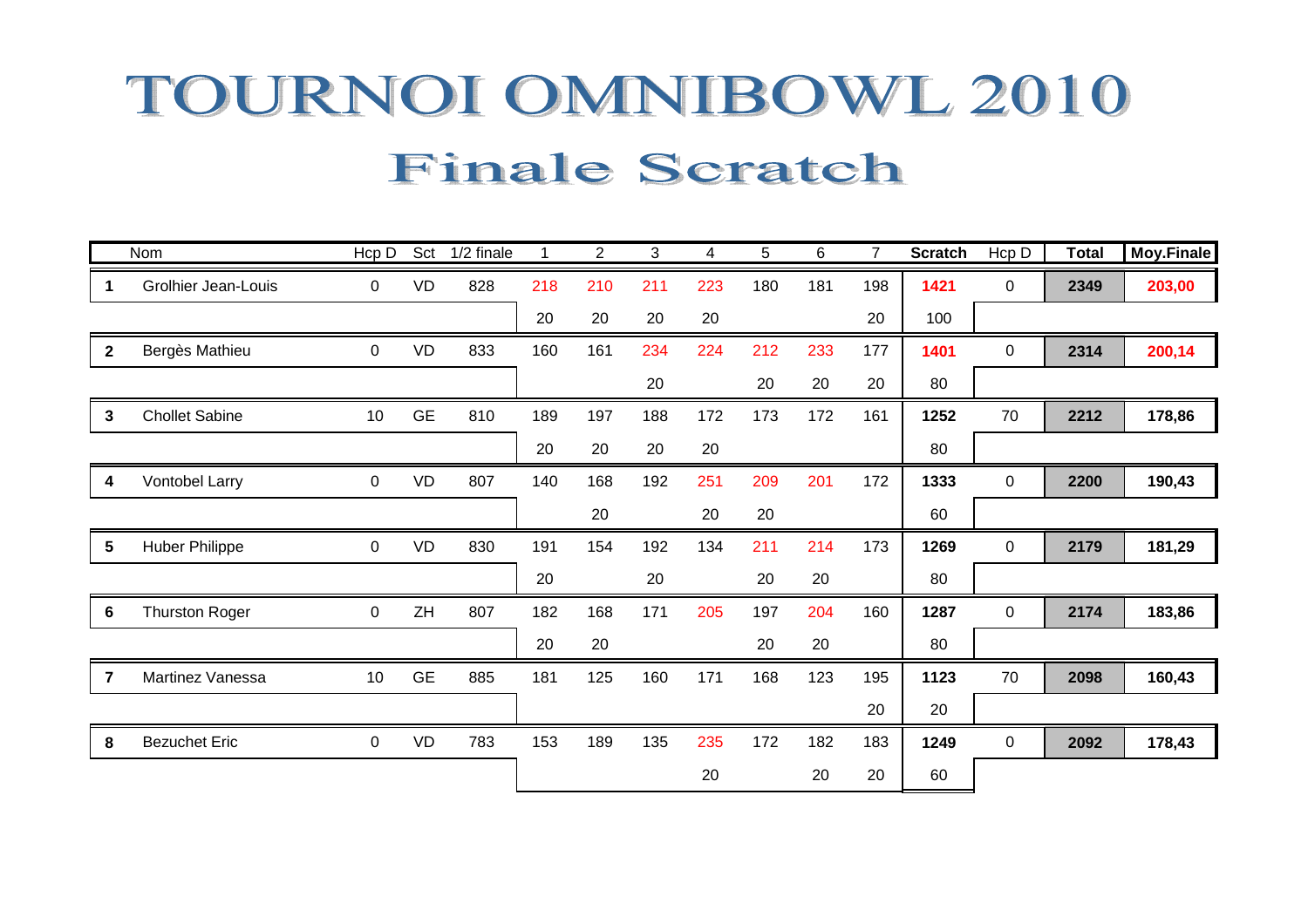# TOURNOI OMNIBOWL 2010 Finale avec Handicap

|                | Nom                     | Hcp | Sct       | 1/2 finale |     | $\overline{2}$ | 3   | 4   | 5   | 6   | $\overline{7}$ | <b>Scratch</b> | Hcp | <b>Total</b> | <b>Moy.Finale</b> |
|----------------|-------------------------|-----|-----------|------------|-----|----------------|-----|-----|-----|-----|----------------|----------------|-----|--------------|-------------------|
| -1             | Parenti Gino            | 11  | <b>GE</b> | 789        | 200 | 189            | 193 | 201 | 198 | 182 | 206            | 1369           | 77  | 2355         | 195,57            |
|                |                         |     |           |            | 20  |                | 20  | 20  | 20  | 20  | 20             | 120            |     |              |                   |
| $\mathbf{2}$   | Corbo Pierre            | 9   | <b>GE</b> | 791        | 224 | 191            | 166 | 202 | 203 | 180 | 196            | 1362           | 63  | 2296         | 194,57            |
|                |                         |     |           |            | 20  | 20             |     | 20  | 20  |     |                | 80             |     |              |                   |
| $\mathbf{3}$   | Doppler Bernard         | 11  | <b>BS</b> | 789        | 145 | 204            | 191 | 180 | 264 | 181 | 194            | 1359           | 77  | 2285         | 194,14            |
|                |                         |     |           |            |     | 20             | 20  |     | 20  |     |                | 60             |     |              |                   |
| 4              | <b>Vulliens Thierry</b> | 13  | <b>GE</b> | 782        | 147 | 184            | 203 | 174 | 185 | 214 | 184            | 1291           | 91  | 2284         | 184,43            |
|                |                         |     |           |            | 20  | 20             | 20  | 20  |     | 20  | 20             | 120            |     |              |                   |
| 5              | Turla Giovanni          | 16  | VD        | 837        | 180 | 188            | 170 | 149 | 195 | 202 | 164            | 1248           | 112 | 2277         | 178,29            |
|                |                         |     |           |            |     | 20             |     |     | 20  | 20  | 20             | 80             |     |              |                   |
| 6              | Moyat-Gonon Magali      | 21  | <b>GE</b> | 790        | 161 | 166            | 172 | 183 | 164 | 178 | 191            | 1215           | 147 | 2212         | 173,57            |
|                |                         |     |           |            | 20  |                |     |     |     | 20  | 20             | 60             |     |              |                   |
| $\overline{7}$ | Flores Merlinda         | 28  | <b>GE</b> | 795        | 148 | 143            | 169 | 170 | 148 | 159 | 147            | 1084           | 196 | 2115         | 154,86            |
|                |                         |     |           |            |     |                | 20  | 20  |     |     |                | 40             |     |              |                   |
| 8              | Morales Serrano Eduardo | 14  | <b>GE</b> | 805        | 135 | 146            | 159 | 163 | 139 | 138 | 164            | 1044           | 98  | 1947         | 149,14            |
|                |                         |     |           |            |     |                |     |     |     |     |                | 0              |     |              |                   |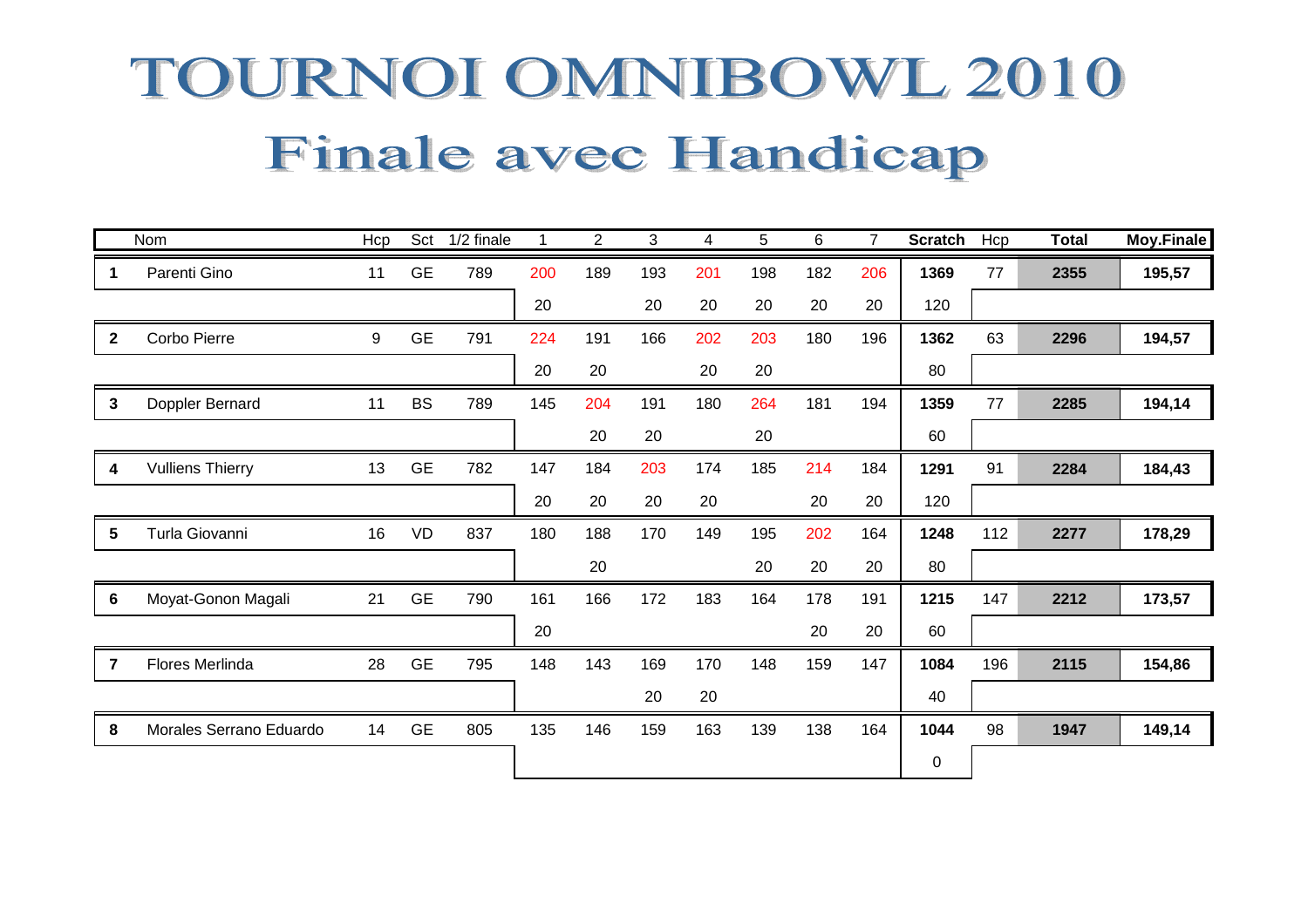### TOURNOI OMNIBOWL 2010 Demi-finale Scratch

|                         | Nom                       | Sct       | Jun       | Hcp D       | Qualif |     |     | Série |     | 1/2 finale | <b>Total</b> | Hcp D       | <b>Total</b> | Moy.générale | diff   |
|-------------------------|---------------------------|-----------|-----------|-------------|--------|-----|-----|-------|-----|------------|--------------|-------------|--------------|--------------|--------|
| $\blacktriangleleft$    | Martinez Vanessa          | <b>GE</b> | <b>JA</b> | 10          | 844    | 243 | 176 | 213   | 253 | 885        | 1729         | 40          | 1769         | 214,42       | 77     |
| $\overline{\mathbf{2}}$ | Bergès Mathieu            | VD        |           | $\pmb{0}$   | 826    | 220 | 209 | 267   | 143 | 839        | 1665         | $\pmb{0}$   | 1665         | 207,58       | 124    |
| $\overline{\mathbf{3}}$ | <b>Huber Philippe</b>     | VD        |           | $\mathbf 0$ | 809    | 211 | 235 | 216   | 189 | 851        | 1660         | $\pmb{0}$   | 1660         | 205,67       | 46     |
| $\overline{\mathbf{4}}$ | Grolhier Jean-Louis       | VD        |           | $\mathbf 0$ | 786    | 247 | 233 | 177   | 213 | 870        | 1656         | $\pmb{0}$   | 1656         | 203,50       | $70\,$ |
| $\overline{\mathbf{5}}$ | <b>Chollet Sabine</b>     | <b>GE</b> |           | 10          | 835    | 191 | 172 | 205   | 178 | 746        | 1581         | 40          | 1621         | 201,25       | 33     |
| $6\phantom{a}$          | Vontobel Larry            | VD        |           | 0           | 802    | 191 | 197 | 211   | 213 | 812        | 1614         | $\mathbf 0$ | 1614         | 201,25       | 22     |
| $\overline{7}$          | <b>Thurston Roger</b>     | ZH        |           | $\mathbf 0$ | 783    | 183 | 170 | 232   | 246 | 831        | 1614         | 0           | 1614         | 199,75       | 76     |
| 8                       | <b>Bezuchet Eric</b>      | VD        |           | 0           | 797    | 163 | 172 | 188   | 247 | 770        | 1567         | $\mathbf 0$ | 1567         | 196,92       | 84     |
| $\boldsymbol{9}$        | <b>Golay Daniel</b>       | <b>GE</b> |           | $\mathbf 0$ | 791    | 183 | 204 | 185   | 194 | 766        | 1557         | $\mathbf 0$ | 1557         | 195,67       | 21     |
| 10                      | <b>Pantelidis Georges</b> | <b>GE</b> |           | $\mathbf 0$ | 808    | 194 | 186 | 178   | 178 | 736        | 1544         | $\mathbf 0$ | 1544         | 195,92       | 16     |
| 11                      | <b>Rouquet Philippe</b>   | <b>GE</b> |           | $\mathbf 0$ | 790    | 178 | 202 | 173   | 198 | 751        | 1541         | $\pmb{0}$   | 1541         | 194,25       | 29     |
| 12                      | <b>Pfister Yves</b>       | VD        |           | $\mathbf 0$ | 789    | 215 | 177 | 164   | 186 | 742        | 1531         | $\pmb{0}$   | 1531         | 193,25       | 51     |
| 13                      | Mendes Vasco              | VD        |           | $\mathbf 0$ | 790    | 158 | 216 | 155   | 205 | 734        | 1524         | $\pmb{0}$   | 1524         | 192,83       | 61     |
| 14                      | Company Joëlle            | <b>GE</b> |           | 10          | 800    | 154 | 169 | 198   | 155 | 676        | 1476         | 40          | 1516         | 189,67       | 44     |
| 15                      | Pigny Pascal              | <b>GE</b> |           | 0           | 769    | 179 | 199 | 169   | 168 | 715        | 1484         | $\mathbf 0$ | 1484         | 187,67       | 31     |
| 16                      | Perito Pascal             | <b>GE</b> |           | $\mathbf 0$ | 787    | 172 | 168 | 156   | 181 | 677        | 1464         | $\mathbf 0$ | 1464         | 187,58       | 25     |
| 17                      | Risler Alan               | <b>NE</b> | <b>JA</b> | 0           | 774    | 176 | 166 | 172   | 157 | 671        | 1445         | $\mathbf 0$ | 1445         | 184,92       | 19     |
| 18                      | Guex-Crosier Régis        | <b>GE</b> |           | $\mathbf 0$ | 770    | 129 | 190 | 214   | 142 | 675        | 1445         | $\mathbf 0$ | 1445         | 184,50       | 85     |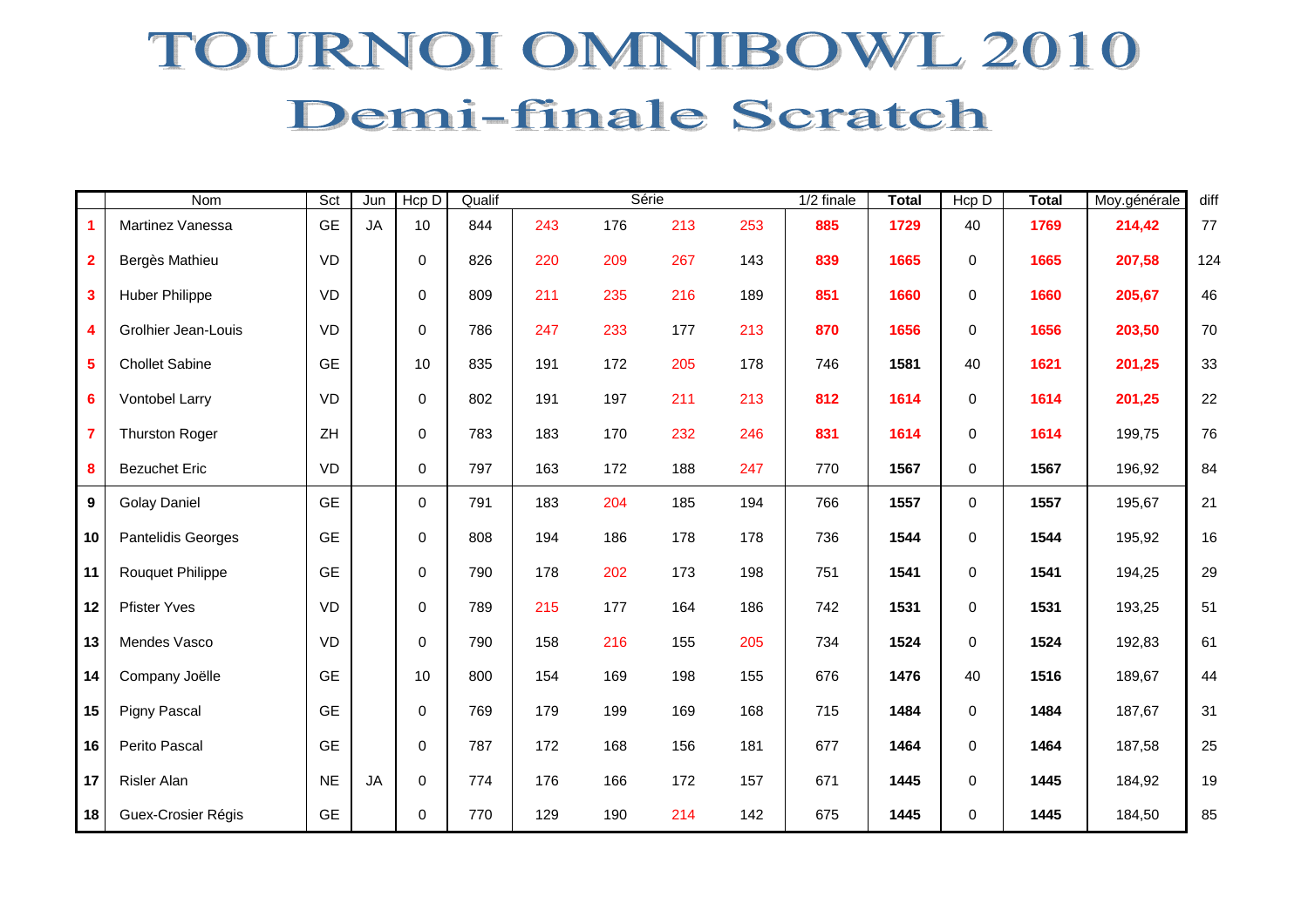## TOURNOI OMNIBOWL 2010 Demi-finale avec Handicap

|                         | <b>Nom</b>              | Hcp | Sct       | Qualif |     |     | Série 1 |     | 1/2 finale | <b>Total</b> | Hcp       | <b>Total</b> | diff      |
|-------------------------|-------------------------|-----|-----------|--------|-----|-----|---------|-----|------------|--------------|-----------|--------------|-----------|
| $\mathbf{1}$            | Turla Giovanni          | 16  | VD        | 824    | 221 | 206 | 181     | 179 | 787        | 1611         | 64        | 1675         | 42        |
| $\overline{2}$          | Morales Serrano Eduardo | 14  | <b>GE</b> | 794    | 201 | 163 | 212     | 184 | 760        | 1554         | 56        | 1610         | 49        |
| $\overline{\mathbf{3}}$ | Flores Merlinda         | 28  | <b>GE</b> | 783    | 210 | 167 | 127     | 191 | 695        | 1478         | 112       | 1590         | 83        |
| $\overline{\mathbf{4}}$ | Corbo Pierre            | 9   | <b>GE</b> | 778    | 181 | 190 | 193     | 205 | 769        | 1547         | 36        | 1583         | 24        |
| $\overline{\mathbf{5}}$ | Parenti Gino            | 11  | <b>GE</b> | 791    | 179 | 178 | 179     | 208 | 744        | 1535         | 44        | 1579         | $30\,$    |
| $6\phantom{a}$          | Moyat-Gonon Magali      | 21  | <b>GE</b> | 802    | 162 | 187 | 197     | 147 | 693        | 1495         | 84        | 1579         | 50        |
| $\overline{7}$          | Doppler Bernard         | 11  | <b>BS</b> | 805    | 190 | 207 | 155     | 177 | 729        | 1534         | 44        | 1578         | 52        |
| 8                       | <b>Vulliens Thierry</b> | 13  | <b>GE</b> | 796    | 179 | 185 | 148     | 205 | 717        | 1513         | 52        | 1565         | 57        |
| $\mathbf{9}$            | Lemoyne Bernard         | 8   | <b>GE</b> | 795    | 196 | 190 | 185     | 166 | 737        | 1532         | 32        | 1564         | $30\,$    |
| 10                      | Aries Claudia           | 35  | <b>GE</b> | 815    | 135 | 158 | 144     | 156 | 593        | 1408         | 140       | 1548         | 23        |
| 11                      | <b>Ryser Alain</b>      | 20  | <b>NE</b> | 786    | 177 | 165 | 161     | 176 | 679        | 1465         | 80        | 1545         | 16        |
| 12                      | Musa Jesper             | 19  | <b>GE</b> | 793    | 147 | 228 | 162     | 127 | 664        | 1457         | 76        | 1533         | 101       |
| 13                      | <b>Bull Oliver</b>      | 8   | <b>GE</b> | 782    | 226 | 160 | 150     | 168 | 704        | 1486         | 32        | 1518         | 76        |
| 14                      | Nicole Roger            | 20  | <b>GE</b> | 790    | 176 | 127 | 183     | 158 | 644        | 1434         | 80        | 1514         | 56        |
| 15                      | <b>Monnier Michel</b>   | 16  | <b>GE</b> | 809    | 183 | 138 | 173     | 146 | 640        | 1449         | 64        | 1513         | 45        |
| 16                      | <b>Toffel Gilles</b>    | 10  | <b>GE</b> | 791    | 136 | 221 | 148     | 176 | 681        | 1472         | 40        | 1512         | 85        |
| 17                      | Flores Alfredo          | 14  | <b>GE</b> | 781    | 156 | 202 | 146     | 148 | 652        | 1433         | 56        | 1489         | 56        |
| 18                      | <b>Biallas Bernd</b>    | 9   | <b>GE</b> | 784    |     |     |         |     | 0          | 784          | $\pmb{0}$ | 784          | $\pmb{0}$ |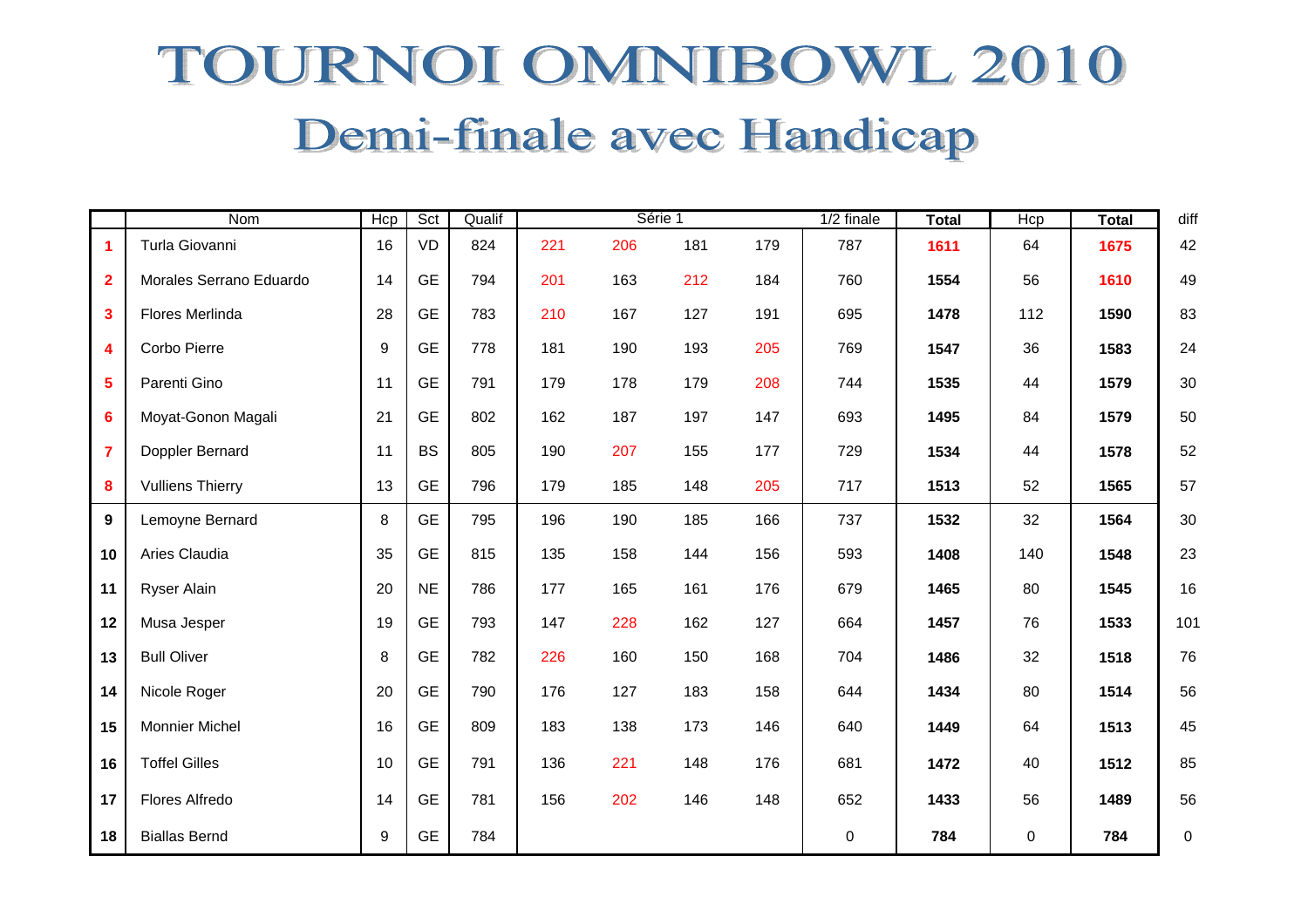#### TOURNOI OMNIBOWL 2010

Classement scratch

|                         | <b>Nom</b>                 | Sct                      | Jun       | Hcp D           |     |     | Série 1 |     |     |     |     | Série 2 |                  |                 | Scratch | Her          | Total | Moyenne | diff |
|-------------------------|----------------------------|--------------------------|-----------|-----------------|-----|-----|---------|-----|-----|-----|-----|---------|------------------|-----------------|---------|--------------|-------|---------|------|
|                         | <b>Martinez Vanessa</b>    | $\overline{\mathsf{GE}}$ | <b>JA</b> | 10              | 178 | 197 | 180     | 197 | 752 | 186 | 233 | 226     | 211              | 856             | 1608    | 80           | 1688  | 201,000 | 55   |
| $\overline{\mathbf{2}}$ | <b>Chollet Sabine</b>      | <b>GE</b>                |           | 10              | 173 | 266 | 196     | 160 | 795 | 198 | 256 | 180     | 160              | 794             | 1589    | 80           | 1669  | 198,625 | 106  |
| $\mathbf{3}$            | <b>Bergès Mathieu</b>      | <b>VD</b>                |           | $\mathbf{0}$    | 191 | 195 | 247     | 182 | 815 | 200 | 179 | 246     | 212              | 837             | 1652    | $\mathbf{0}$ | 1652  | 206,500 | 68   |
| 4                       | <b>Huber Philippe</b>      | <b>VD</b>                |           | $\overline{0}$  | 223 | 204 | 201     | 180 | 808 | 162 | 205 | 238     | 204              | 809             | 1617    | $\mathbf{0}$ | 1617  | 202,125 | 76   |
| $5\phantom{1}$          | <b>Pantelidis Georges</b>  | <b>GE</b>                |           | $\mathbf{0}$    | 225 | 174 | 203     | 248 | 850 | 189 | 174 | 166     | 236              | 765             | 1615    | $\mathbf{0}$ | 1615  | 201,875 | 82   |
| $6\phantom{1}6$         | <b>Vontobel Larry</b>      | <b>VD</b>                |           | $\mathbf 0$     | 226 | 192 | 200     | 195 | 813 | 185 | 179 | 171     | 255              | 790             | 1603    | $\Omega$     | 1603  | 200,375 | 84   |
| $\overline{7}$          | <b>Company Joëlle</b>      | <b>GE</b>                |           | 10 <sup>1</sup> | 146 | 212 | 203     | 170 | 731 | 168 | 193 | 203     | 225              | 789             | 1520    | 80           | 1600  | 190,000 | 79   |
| 8                       | <b>Bezuchet Eric</b>       | <b>VD</b>                |           | $\mathbf{0}$    | 204 | 184 | 214     | 213 | 815 | 188 | 182 | 164     | 244              | 778             | 1593    | $\Omega$     | 1593  | 199.125 | 80   |
| 9                       | <b>Golay Daniel</b>        | <b>GE</b>                |           | $\overline{0}$  | 203 | 212 | 193     | 202 | 810 | 190 | 206 | 196     | 180              | 772             | 1582    | $\mathbf{0}$ | 1582  | 197,750 | 32   |
| 10                      | <b>Rouquet Philippe</b>    | <b>GE</b>                |           | $\overline{0}$  | 202 | 169 | 213     | 210 | 794 | 222 | 183 | 180     | 201              | 786             | 1580    | $\Omega$     | 1580  | 197,500 | 53   |
| 11                      | <b>Mendes Vasco</b>        | <b>VD</b>                |           | $\mathbf 0$     | 175 | 148 | 214     | 216 | 753 | 212 | 191 | 195     | 229              | 827             | 1580    | $\mathbf{0}$ | 1580  | 197,500 | 81   |
| 12                      | <b>Pfister Yves</b>        | VD                       |           | $\mathbf{0}$    | 212 | 163 | 221     | 228 | 824 | 172 | 193 | 232     | 156              | 753             | 1577    | $\Omega$     | 1577  | 197,125 | 76   |
| 13                      | <b>Perito Pascal</b>       | <b>GE</b>                |           | $\pmb{0}$       | 194 | 189 | 196     | 221 | 800 | 182 | 187 | 234     | 171              | 774             | 1574    | $\pmb{0}$    | 1574  | 196,750 | 63   |
| 14                      | <b>Grolhier Jean-Louis</b> | <b>VD</b>                |           | $\mathbf{0}$    | 216 | 202 | 191     | 184 | 793 | 191 | 193 | 226     | 169              | 779             | 1572    | $\mathbf{0}$ | 1572  | 196,500 | 57   |
| 15                      | <b>Thurston Roger</b>      | <b>ZH</b>                |           | $\overline{0}$  | 184 | 213 | 205     | 215 | 817 | 160 | 233 | 198     | 158              | 749             | 1566    | $\Omega$     | 1566  | 195,750 | 75   |
| 16                      | <b>Risler Alan</b>         | <b>NE</b>                | <b>JA</b> | $\mathbf 0$     | 181 | 158 | 113     | 234 | 686 | 236 | 209 | 192     | 225              | 862             | 1548    | $\mathbf{0}$ | 1548  | 193,500 | 123  |
| 17                      | <b>Guex-Crosier Régis</b>  | <b>GE</b>                |           | $\Omega$        | 215 | 201 | 219     | 159 | 794 | 211 | 195 | 171     | 168              | 745             | 1539    | $\Omega$     | 1539  | 192,375 | 60   |
| 18                      | <b>Pigny Pascal</b>        | <b>GE</b>                |           | $\mathbf{0}$    | 203 | 156 | 180     | 180 | 719 | 246 | 160 | 179     | 233              | 818             | 1537    | $\mathbf{0}$ | 1537  | 192,125 | 90   |
| 19                      | Lemoyne Bernard            | GE                       |           | $\mathbf 0$     | 180 | 192 | 170     | 210 | 752 | 173 | 195 | 180     | $\overline{225}$ | $\frac{1}{773}$ | 1525    | $\mathbf 0$  | 1525  | 190,625 | 55   |
| 20                      | Doppler Bernard            | <b>BS</b>                |           | $\Omega$        | 199 | 169 | 181     | 190 | 739 | 246 | 176 | 159     | 201              | 782             | 1521    | $\Omega$     | 1521  | 190,125 | 87   |
| 21                      | Turla Giovanni             | VD                       |           | $\mathbf 0$     | 186 | 196 | 189     | 172 | 743 | 207 | 194 | 140     | 235              | 776             | 1519    | $\Omega$     | 1519  | 189.875 | 95   |
| 22                      | Moyat-Gonon Magali         | <b>GE</b>                |           | 10              | 225 | 174 | 167     | 202 | 768 | 134 | 180 | 187     | 167              | 668             | 1436    | 80           | 1516  | 179,500 | 91   |
| 23                      | Doppler Ruth               | <b>BS</b>                |           | 10              | 159 | 204 | 178     | 175 | 716 | 208 | 195 | 134     | 178              | 715             | 1431    | 80           | 1511  | 178,875 | 74   |
| 24                      | Martinez Mary-Claude       | <b>GE</b>                |           | 10              | 146 | 171 | 180     | 176 | 673 | 181 | 167 | 193     | 208              | 749             | 1422    | 80           | 1502  | 177.750 | 62   |
| 25                      | <b>Toffel Gilles</b>       | <b>GE</b>                |           | $\mathbf 0$     | 193 | 154 | 200     | 152 | 699 | 176 | 221 | 225     | 180              | 802             | 1501    | $\mathbf 0$  | 1501  | 187,625 | 73   |
| 26                      | <b>Bull Oliver</b>         | <b>GE</b>                |           | $\mathbf 0$     | 187 | 167 | 213     | 204 | 771 | 193 | 200 | 162     | 174              | 729             | 1500    | $\Omega$     | 1500  | 187,500 | 51   |
| 27                      | <b>Bramm Emeline</b>       | <b>GE</b>                |           | 10              | 167 | 153 | 178     | 209 | 707 | 162 | 188 | 202     | 159              | 711             | 1418    | 80           | 1498  | 177,250 | 56   |
| 28                      | Filippi Giorgio            | <b>GE</b>                |           | $\mathbf 0$     | 159 | 212 | 169     | 208 | 748 | 154 | 232 | 181     | 180              | 747             | 1495    | $\Omega$     | 1495  | 186,875 | 78   |
| 29                      | <b>Biallas Bernd</b>       | <b>GE</b>                |           | $\mathbf 0$     | 191 | 163 | 207     | 201 | 762 | 141 | 171 | 186     | 235              | 733             | 1495    | $\Omega$     | 1495  | 186,875 | 94   |
| 30                      | Parenti Gino               | <b>GE</b>                |           | 0               | 164 | 134 | 209     | 219 | 726 | 189 | 182 | 205     | 191              | 767             | 1493    | $\Omega$     | 1493  | 186,625 | 85   |
| 31                      | <b>Monnier Michel</b>      | <b>GE</b>                |           | 0               | 213 | 200 | 168     | 189 | 770 | 206 | 166 | 191     | 156              | 719             | 1489    | $\Omega$     | 1489  | 186,125 | 57   |
| 32                      | <b>Vulliens Thierry</b>    | <b>GE</b>                |           | $\mathbf 0$     | 203 | 183 | 191     | 193 | 770 | 188 | 212 | 159     | 158              | 717             | 1487    | 0            | 1487  | 185,875 | 54   |
| 33                      | Regenass Cédric            | VD                       |           | $\Omega$        | 212 | 172 | 164     | 189 | 737 | 164 | 187 | 173     | 226              | 750             | 1487    | $\Omega$     | 1487  | 185,875 | 62   |
| 34                      | Persson Göran              | <b>BS</b>                |           | $\Omega$        | 173 | 186 | 211     | 145 | 715 | 234 | 181 | 188     | 166              | 769             | 1484    | $\Omega$     | 1484  | 185,500 | 89   |
| 35                      | Corbo Pierre               | <b>GE</b>                |           | $\mathbf 0$     | 183 | 200 | 189     | 157 | 729 | 193 | 165 | 181     | 215              | 754             | 1483    | $\mathbf 0$  | 1483  | 185,375 | 58   |
| 36                      | Mader Monika               | <b>GE</b>                |           | 10              | 182 | 202 | 184     | 192 | 760 | 141 | 199 | 132     | 164              | 636             | 1396    | 80           | 1476  | 174,500 | 70   |
| 37                      | Morales Serrano Eduardo    | <b>GE</b>                |           | $\mathbf 0$     | 121 | 212 | 197     | 222 | 752 | 154 | 191 | 180     | 198              | 723             | 1475    | $\mathbf 0$  | 1475  | 184,375 | 101  |
| 38                      | Pakosz Cécile              | <b>GE</b>                |           | 10              | 167 | 186 | 178     | 185 | 716 | 174 | 137 | 169     | 193              | 673             | 1389    | 80           | 1469  | 173,625 | 56   |
| 39                      | Dancla Olivier             | VD                       |           | $\mathbf 0$     | 189 | 172 | 178     | 211 | 750 | 168 | 160 | 185     | 201              | 714             | 1464    | $\Omega$     | 1464  | 183,000 | 51   |
| 40                      | Visalli Antonio            | <b>GE</b>                |           | $\Omega$        | 182 | 234 | 156     | 170 | 742 | 169 | 172 | 203     | 175              | 719             | 1461    | $\Omega$     | 1461  | 182,625 | 78   |
| 41                      | <b>Graff Nathalie</b>      | <b>GE</b>                |           | 10              | 169 | 199 | 182     | 163 | 713 | 178 | 169 | 146     | 174              | 667             | 1380    | 80           | 1460  | 172,500 | 53   |
| 42                      | Ineichen Rinaldo           | ZH                       |           | 0               | 148 | 218 | 212     | 157 | 735 | 159 | 173 | 178     | 214              | 724             | 1459    | $\mathbf 0$  | 1459  | 182,375 | 70   |
| 43                      | Gillet Romain              | $N\mathsf{E}$            |           | 0               | 127 | 192 | 203     | 226 | 748 | 173 | 153 | 209     | 172              | 707             | 1455    | 0            | 1455  | 181,875 | 99   |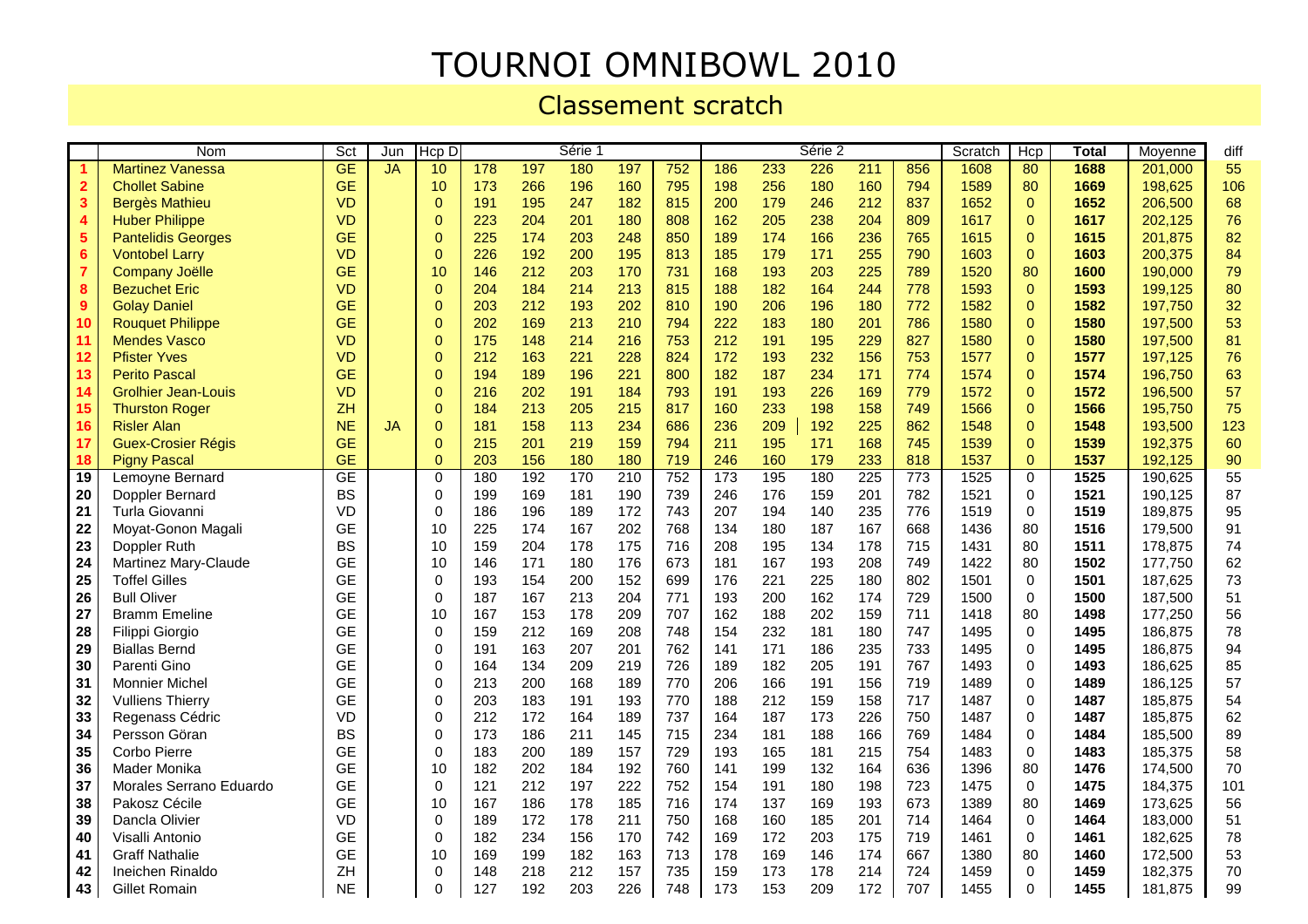| 44 | Cavin Laurent               | VD        |           | 0           | 206 | 205 | 170 | 176 | 757 | 211 | 168 | 169 | 149 | 697 | 1454 | $\mathbf 0$ | 1454 | 181,750 | 62  |
|----|-----------------------------|-----------|-----------|-------------|-----|-----|-----|-----|-----|-----|-----|-----|-----|-----|------|-------------|------|---------|-----|
| 45 | Croteau Xavier              | <b>GE</b> |           | $\mathbf 0$ | 218 | 183 | 194 | 200 | 795 | 114 | 182 | 190 | 171 | 657 | 1452 | $\mathbf 0$ | 1452 | 181,500 | 104 |
| 46 | Bourgeois Henri             | <b>GE</b> |           | $\Omega$    | 170 | 210 | 211 | 160 | 751 | 149 | 184 | 178 | 187 | 698 | 1449 | $\mathbf 0$ | 1449 | 181,125 | 62  |
| 47 | Flores Alfredo              | <b>GE</b> |           | $\Omega$    | 183 | 193 | 170 | 145 | 691 | 168 | 197 | 179 | 214 | 758 | 1449 | $\Omega$    | 1449 | 181,125 | 69  |
| 48 | <b>Chautard Gérard</b>      | <b>GE</b> |           | $\mathbf 0$ | 179 | 161 | 170 | 178 | 688 | 180 | 206 | 206 | 166 | 758 | 1446 | $\mathbf 0$ | 1446 | 180,750 | 45  |
| 49 | Musa Jesper                 | <b>GE</b> |           | $\Omega$    | 192 | 188 | 146 | 199 | 725 | 192 | 185 | 149 | 183 | 709 | 1434 | $\Omega$    | 1434 | 179,250 | 53  |
| 50 | Aries Claudia               | <b>GE</b> |           | 10          | 175 | 170 | 165 | 157 | 667 | 149 | 171 | 162 | 201 | 683 | 1350 | 80          | 1430 | 168,750 | 52  |
| 51 | <b>Genillard Ralph-Yves</b> | <b>GE</b> |           | $\mathbf 0$ | 175 | 152 | 202 | 161 | 690 | 176 | 205 | 176 | 181 | 738 | 1428 | $\mathbf 0$ | 1428 | 178,500 | 53  |
| 52 | Dédenon Thiérry             | <b>VD</b> |           | $\mathbf 0$ | 206 | 177 | 185 | 193 | 761 | 174 | 184 | 160 | 147 | 665 | 1426 | $\mathbf 0$ | 1426 | 178,250 | 59  |
| 53 | Pahud Chinny                | <b>GE</b> |           | 10          | 164 | 156 | 161 | 167 | 648 | 162 | 153 | 208 | 174 | 697 | 1345 | 80          | 1425 | 168,125 | 55  |
| 54 | Silvestre Domingos Ugo      | <b>GE</b> |           | $\mathbf 0$ | 201 | 159 | 135 | 158 | 653 | 194 | 171 | 205 | 201 | 771 | 1424 | $\mathbf 0$ | 1424 | 178,000 | 70  |
| 55 | Chavaz Bernard Jun          | <b>GE</b> |           | $\mathbf 0$ | 168 | 207 | 214 | 164 | 753 | 189 | 156 | 164 | 160 | 669 | 1422 | 0           | 1422 | 177,750 | 58  |
| 56 | Mas Javier                  | <b>VD</b> |           | $\Omega$    | 241 | 174 | 172 | 163 | 750 | 183 | 147 | 169 | 172 | 671 | 1421 | $\mathbf 0$ | 1421 | 177,625 | 94  |
| 57 | Flores Merlinda             | <b>GE</b> |           | 10          | 160 | 141 | 170 | 168 | 639 | 190 | 132 | 209 | 171 | 702 | 1341 | 80          | 1421 | 167,625 | 77  |
| 58 | Nicole Roger                | <b>GE</b> |           | $\mathbf 0$ | 164 | 155 | 194 | 205 | 718 | 149 | 169 | 194 | 190 | 702 | 1420 | $\mathbf 0$ | 1420 | 177,500 | 56  |
| 59 | <b>Faller Neza</b>          | <b>GE</b> |           | 10          | 139 | 161 | 199 | 159 | 658 | 198 | 145 | 149 | 189 | 681 | 1339 | 80          | 1419 | 167,375 | 60  |
| 60 | <b>Treuvey Michel</b>       | <b>GE</b> |           | $\mathbf 0$ | 193 | 191 | 147 | 199 | 730 | 203 | 159 | 140 | 182 | 684 | 1414 | $\mathbf 0$ | 1414 | 176,750 | 63  |
| 61 | <b>Ryser Alain</b>          | <b>NE</b> |           | $\mathbf 0$ | 187 | 203 | 230 | 130 | 750 | 117 | 174 | 200 | 171 | 662 | 1412 | $\mathbf 0$ | 1412 | 176,500 | 113 |
| 62 | Papaux Pierre               | <b>VD</b> |           | $\mathbf 0$ | 236 | 185 | 179 | 153 | 753 | 151 | 172 | 167 | 166 | 656 | 1409 | $\mathbf 0$ | 1409 | 176,125 | 85  |
| 63 | D'Apice Vincenzo            | <b>GE</b> |           | $\mathbf 0$ | 149 | 162 | 179 | 181 | 671 | 147 | 192 | 194 | 204 | 737 | 1408 | $\mathbf 0$ | 1408 | 176,000 | 57  |
| 64 | <b>Suter Martin</b>         | <b>BS</b> |           | $\Omega$    | 186 | 167 | 185 | 141 | 679 | 214 | 192 | 174 | 146 | 726 | 1405 | $\Omega$    | 1405 | 175,625 | 73  |
| 65 | Dodah Moonesh               | <b>GE</b> |           | $\Omega$    | 159 | 176 | 183 | 158 | 676 | 181 | 169 | 170 | 189 | 709 | 1385 | $\Omega$    | 1385 | 173,125 | 31  |
| 66 | <b>Heinrich Uwe</b>         | SZ        |           | $\mathbf 0$ | 202 | 142 | 176 | 158 | 678 | 139 | 185 | 203 | 177 | 704 | 1382 | $\mathbf 0$ | 1382 | 172,750 | 64  |
| 67 | Guillaume Nicolas           | <b>VD</b> | <b>JA</b> | $\mathbf 0$ | 149 | 142 | 210 | 178 | 679 | 162 | 171 | 213 | 156 | 702 | 1381 | $\mathbf 0$ | 1381 | 172,625 | 71  |
| 68 | <b>Wegmuller Marcel</b>     | <b>GE</b> |           | $\mathbf 0$ | 182 | 155 | 173 | 187 | 697 | 193 | 180 | 142 | 157 | 672 | 1369 | $\mathbf 0$ | 1369 | 171,125 | 51  |
| 69 | Chavaz John                 | <b>GE</b> |           | $\mathbf 0$ | 197 | 145 | 210 | 141 | 693 | 168 | 175 | 186 | 143 | 672 | 1365 | $\mathbf 0$ | 1365 | 170,625 | 69  |
| 70 | Pépin Thomas                | <b>GE</b> |           | $\Omega$    | 174 | 175 | 155 | 168 | 672 | 176 | 181 | 181 | 154 | 692 | 1364 | $\mathbf 0$ | 1364 | 170,500 | 27  |
| 71 | <b>Gabriel Eric</b>         | <b>GE</b> |           | $\Omega$    | 204 | 169 | 179 | 195 | 747 | 140 | 191 | 136 | 147 | 614 | 1361 | $\Omega$    | 1361 | 170,125 | 68  |
| 72 | Morath Nick                 | <b>VD</b> |           | $\mathbf 0$ | 177 | 163 | 194 | 170 | 704 | 176 | 143 | 170 | 154 | 643 | 1347 | 0           | 1347 | 168,375 | 51  |
| 73 | Mermoud Alex                | <b>GE</b> |           | $\mathbf 0$ | 169 | 151 | 185 | 132 | 637 | 139 | 220 | 199 | 142 | 700 | 1337 | $\mathbf 0$ | 1337 | 167,125 | 88  |
| 74 | Manco Daniel                | <b>GE</b> |           | $\mathbf 0$ | 163 | 171 | 179 | 144 | 657 | 192 | 176 | 161 | 142 | 671 | 1328 | 0           | 1328 | 166,000 | 50  |
| 75 | Liquiran Léonardo           | <b>VD</b> |           | $\mathbf 0$ | 187 | 152 | 181 | 192 | 712 | 128 | 158 | 161 | 169 | 616 | 1328 | $\mathbf 0$ | 1328 | 166,000 | 64  |
| 76 | <b>Faller Noraida</b>       | <b>GE</b> |           | 10          | 163 | 160 | 144 | 143 | 610 | 164 | 161 | 161 | 140 | 626 | 1236 | 80          | 1316 | 154,500 | 24  |
| 77 | <b>Courtois Olivier</b>     | <b>GE</b> |           | $\Omega$    | 203 | 159 | 132 | 145 | 639 | 150 | 161 | 177 | 184 | 672 | 1311 | $\Omega$    | 1311 | 163,875 | 71  |
| 78 | Courtois Patricia           | <b>GE</b> |           | 10          | 135 | 166 | 140 | 151 | 592 | 153 | 150 | 189 | 141 | 633 | 1225 | 80          | 1305 | 153,125 | 54  |
| 79 | <b>Treuvey Fernanda</b>     | <b>GE</b> |           | 10          | 152 | 142 | 159 | 147 | 600 | 139 | 149 | 161 | 169 | 618 | 1218 | 80          | 1298 | 152,250 | 30  |
| 80 | Gamboa dos Santos David     | <b>GE</b> | <b>JA</b> | $\mathbf 0$ | 162 | 150 | 209 | 127 | 648 | 145 | 148 | 190 | 163 | 646 | 1294 | 0           | 1294 | 161,750 | 82  |
| 81 | Sauthier Philippe           | <b>GE</b> |           | $\mathbf 0$ | 177 | 144 | 169 | 167 | 657 | 137 | 160 | 156 | 168 | 621 | 1278 | $\mathbf 0$ | 1278 | 159,750 | 40  |
| 82 | Ruegg Pellarin Anne-Marie   | <b>GE</b> |           | 10          | 130 | 124 | 141 | 125 | 520 | 197 | 155 | 157 | 158 | 667 | 1187 | 80          | 1267 | 148,375 | 73  |
| 83 | <b>Chollet Madeline</b>     | <b>GE</b> |           | 10          | 159 | 167 | 128 | 141 | 595 | 101 | 125 | 198 | 166 | 590 | 1185 | 80          | 1265 | 148,125 | 97  |
| 84 | Dietrich Sven               | <b>VD</b> |           | $\mathbf 0$ | 169 | 184 | 153 | 151 | 657 | 183 | 142 | 148 | 131 | 604 | 1261 | 0           | 1261 | 157,625 | 53  |
| 85 | Cibin Gianni                | <b>VD</b> | JA        | $\mathbf 0$ | 167 | 102 | 161 | 173 | 603 | 169 | 185 | 154 | 134 | 642 | 1245 | $\mathbf 0$ | 1245 | 155,625 | 83  |
| 86 | Giacomini Florent           | <b>GE</b> |           | $\mathbf 0$ | 135 | 225 | 156 | 157 | 673 | 141 | 129 | 151 | 134 | 555 | 1228 | 0           | 1228 | 153,500 | 96  |
| 87 | Tougne Bernadette           | <b>VD</b> |           | 10          | 138 | 129 | 142 | 163 | 572 | 147 | 136 | 131 | 156 | 570 | 1142 | 80          | 1222 | 142,750 | 34  |
| 88 | Dilsuk Linda                | <b>GE</b> |           | 10          | 145 | 131 | 133 | 158 | 567 | 167 | 156 | 124 | 123 | 570 | 1137 | 80          | 1217 | 142,125 | 44  |
| 89 | Meylan Valentin             | <b>GE</b> |           | $\mathbf 0$ | 168 | 136 | 183 | 156 | 643 | 120 | 123 | 132 | 147 | 522 | 1165 | $\mathbf 0$ | 1165 | 145,625 | 63  |
| 90 | <b>Schmutz Beat</b>         | <b>GE</b> |           | 0           | 141 | 135 | 178 | 170 | 624 | 126 | 137 | 122 | 114 | 499 | 1123 | 0           | 1123 | 140,375 | 64  |
|    |                             |           |           |             |     |     |     |     |     |     |     |     |     |     |      |             |      |         |     |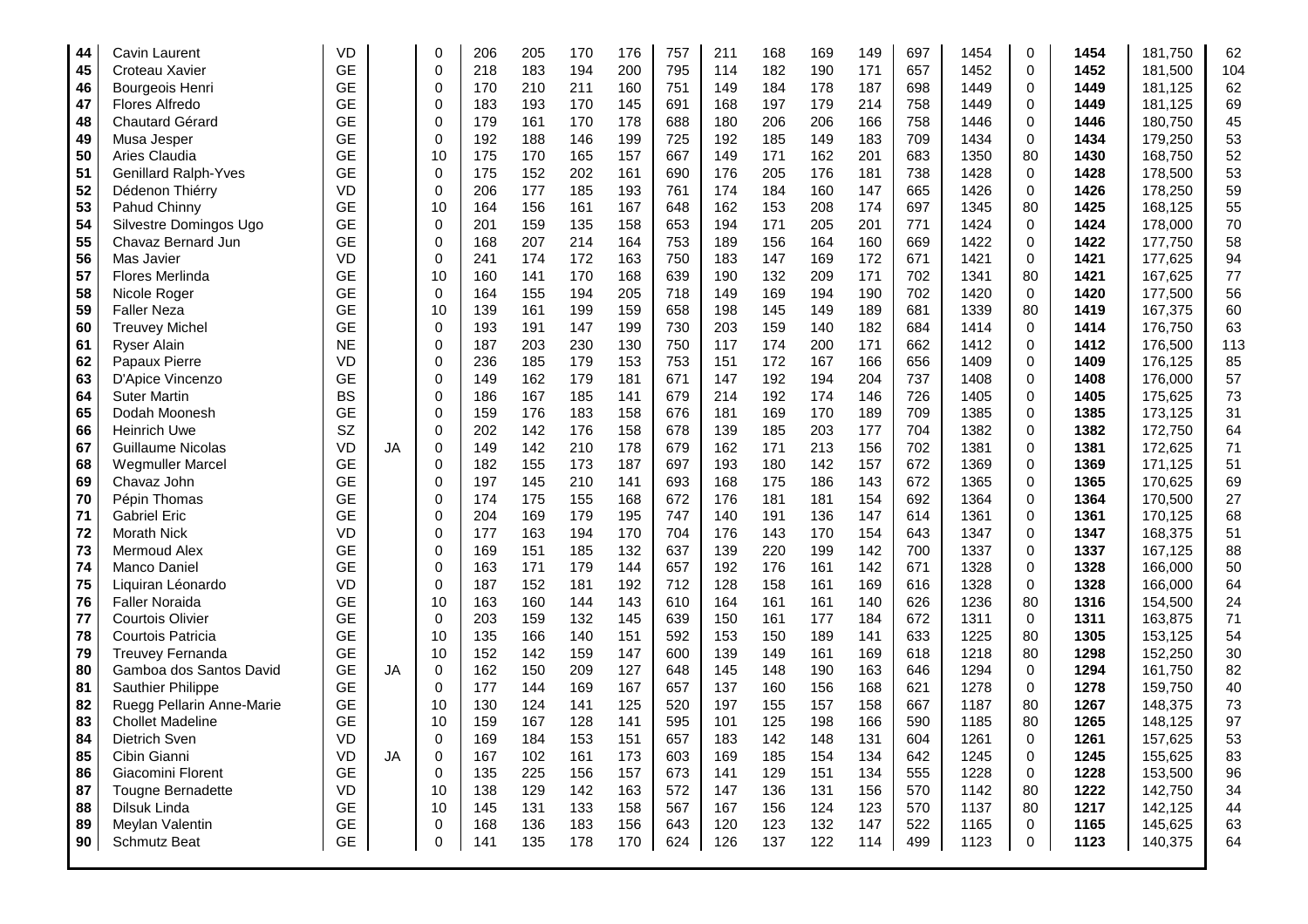#### TOURNOI OMNIBOWL 2010

#### Classement avec handicap (sans les 18 qualifiés en scratch)

|                         | Nom                         | Hcp              | Sct       |     |     | Série 1 |     |     |     |     | Série 2 |     |     | Scratch | Hcp | <b>Total</b> | Moyenne | diff |
|-------------------------|-----------------------------|------------------|-----------|-----|-----|---------|-----|-----|-----|-----|---------|-----|-----|---------|-----|--------------|---------|------|
| $\blacktriangleleft$    | <b>Turla Giovanni</b>       | 16               | VD        | 186 | 196 | 189     | 172 | 743 | 207 | 194 | 140     | 235 | 776 | 1519    | 128 | 1647         | 189,875 | 95   |
| $\overline{2}$          | <b>Aries Claudia</b>        | 35               | <b>GE</b> | 175 | 170 | 165     | 157 | 667 | 149 | 171 | 162     | 201 | 683 | 1350    | 280 | 1630         | 168,750 | 52   |
| $\mathbf{3}$            | <b>Monnier Michel</b>       | 16               | <b>GE</b> | 213 | 200 | 168     | 189 | 770 | 206 | 166 | 191     | 156 | 719 | 1489    | 128 | 1617         | 186,125 | 57   |
| $\overline{\mathbf{4}}$ | <b>Doppler Bernard</b>      | 11               | <b>BS</b> | 199 | 169 | 181     | 190 | 739 | 246 | 176 | 159     | 201 | 782 | 1521    | 88  | 1609         | 190,125 | 87   |
| $\overline{\mathbf{5}}$ | Moyat-Gonon Magali          | 21               | <b>GE</b> | 225 | 174 | 167     | 202 | 768 | 134 | 180 | 187     | 167 | 668 | 1436    | 168 | 1604         | 179,500 | 91   |
| $6\phantom{1}6$         | <b>Vulliens Thierry</b>     | 13               | <b>GE</b> | 203 | 183 | 191     | 193 | 770 | 188 | 212 | 159     | 158 | 717 | 1487    | 104 | 1591         | 185,875 | 54   |
| $\overline{7}$          | Lemoyne Bernard             | 8                | <b>GE</b> | 180 | 192 | 170     | 210 | 752 | 173 | 195 | 180     | 225 | 773 | 1525    | 64  | 1589         | 190,625 | 55   |
| $\bf{8}$                | Morales Serrano Eduardo     | 14               | <b>GE</b> | 121 | 212 | 197     | 222 | 752 | 154 | 191 | 180     | 198 | 723 | 1475    | 112 | 1587         | 184,375 | 101  |
| 9                       | Musa Jesper                 | 19               | <b>GE</b> | 192 | 188 | 146     | 199 | 725 | 192 | 185 | 149     | 183 | 709 | 1434    | 152 | 1586         | 179,250 | 53   |
| 10                      | <b>Toffel Gilles</b>        | 10               | <b>GE</b> | 193 | 154 | 200     | 152 | 699 | 176 | 221 | 225     | 180 | 802 | 1501    | 80  | 1581         | 187,625 | 73   |
| 11                      | <b>Parenti Gino</b>         | 11               | <b>GE</b> | 164 | 134 | 209     | 219 | 726 | 189 | 182 | 205     | 191 | 767 | 1493    | 88  | 1581         | 186,625 | 85   |
| 12                      | Nicole Roger                | 20               | <b>GE</b> | 164 | 155 | 194     | 205 | 718 | 149 | 169 | 194     | 190 | 702 | 1420    | 160 | 1580         | 177,500 | 56   |
| 13                      | <b>Ryser Alain</b>          | 20               | <b>NE</b> | 187 | 203 | 230     | 130 | 750 | 117 | 174 | 200     | 171 | 662 | 1412    | 160 | 1572         | 176,500 | 113  |
| 14                      | <b>Biallas Bernd</b>        | $\overline{9}$   | <b>GE</b> | 191 | 163 | 207     | 201 | 762 | 141 | 171 | 186     | 235 | 733 | 1495    | 72  | 1567         | 186,875 | 94   |
| 15                      | <b>Flores Merlinda</b>      | 28               | <b>GE</b> | 160 | 141 | 170     | 168 | 639 | 190 | 132 | 209     | 171 | 702 | 1341    | 224 | 1565         | 167,625 | 77   |
| 16                      | <b>Bull Oliver</b>          | 8                | <b>GE</b> | 187 | 167 | 213     | 204 | 771 | 193 | 200 | 162     | 174 | 729 | 1500    | 64  | 1564         | 187,500 | 51   |
| 17                      | <b>Flores Alfredo</b>       | 14               | <b>GE</b> | 183 | 193 | 170     | 145 | 691 | 168 | 197 | 179     | 214 | 758 | 1449    | 112 | 1561         | 181,125 | 69   |
| 18                      | <b>Corbo Pierre</b>         | $\overline{9}$   | <b>GE</b> | 183 | 200 | 189     | 157 | 729 | 193 | 165 | 181     | 215 | 754 | 1483    | 72  | 1555         | 185,375 | 58   |
| 19                      | Croteau Xavier              | 12               | <b>GE</b> | 218 | 183 | 194     | 200 | 795 | 114 | 182 | 190     | 171 | 657 | 1452    | 96  | 1548         | 181,500 | 104  |
| 20                      | Mader Monika                | 18               | <b>GE</b> | 182 | 202 | 184     | 192 | 760 | 141 | 199 | 132     | 164 | 636 | 1396    | 144 | 1540         | 174,500 | 70   |
| 21                      | Dancla Olivier              | $\boldsymbol{9}$ | <b>VD</b> | 189 | 172 | 178     | 211 | 750 | 168 | 160 | 185     | 201 | 714 | 1464    | 72  | 1536         | 183,000 | 51   |
| 22                      | Filippi Giorgio             | 5                | <b>GE</b> | 159 | 212 | 169     | 208 | 748 | 154 | 232 | 181     | 180 | 747 | 1495    | 40  | 1535         | 186,875 | 78   |
| 23                      | <b>Genillard Ralph-Yves</b> | 13               | <b>GE</b> | 175 | 152 | 202     | 161 | 690 | 176 | 205 | 176     | 181 | 738 | 1428    | 104 | 1532         | 178,500 | 53   |
| 24                      | <b>Morath Nick</b>          | 23               | <b>VD</b> | 177 | 163 | 194     | 170 | 704 | 176 | 143 | 170     | 154 | 643 | 1347    | 184 | 1531         | 168,375 | 51   |
| 25                      | <b>Bramm Emeline</b>        | 14               | <b>GE</b> | 167 | 153 | 178     | 209 | 707 | 162 | 188 | 202     | 159 | 711 | 1418    | 112 | 1530         | 177,250 | 56   |
| 26                      | Pahud Chinny                | 23               | <b>GE</b> | 164 | 156 | 161     | 167 | 648 | 162 | 153 | 208     | 174 | 697 | 1345    | 184 | 1529         | 168,125 | 55   |
| 27                      | Visalli Antonio             | 8                | <b>GE</b> | 182 | 234 | 156     | 170 | 742 | 169 | 172 | 203     | 175 | 719 | 1461    | 64  | 1525         | 182,625 | 78   |
| 28                      | Mas Javier                  | 13               | <b>VD</b> | 241 | 174 | 172     | 163 | 750 | 183 | 147 | 169     | 172 | 671 | 1421    | 104 | 1525         | 177,625 | 94   |
| 29                      | Cavin Laurent               | 8                | <b>VD</b> | 206 | 205 | 170     | 176 | 757 | 211 | 168 | 169     | 149 | 697 | 1454    | 64  | 1518         | 181,750 | 62   |
| 30                      | Papaux Pierre               | 13               | <b>VD</b> | 236 | 185 | 179     | 153 | 753 | 151 | 172 | 167     | 166 | 656 | 1409    | 104 | 1513         | 176,125 | 85   |
| 31                      | <b>Gillet Romain</b>        | $\overline{7}$   | <b>NE</b> | 127 | 192 | 203     | 226 | 748 | 173 | 153 | 209     | 172 | 707 | 1455    | 56  | 1511         | 181,875 | 99   |
| 32                      | Martinez Mary-Claude        | 11               | <b>GE</b> | 146 | 171 | 180     | 176 | 673 | 181 | 167 | 193     | 208 | 749 | 1422    | 88  | 1510         | 177,750 | 62   |
| 33                      | <b>Wegmuller Marcel</b>     | 17               | <b>GE</b> | 182 | 155 | 173     | 187 | 697 | 193 | 180 | 142     | 157 | 672 | 1369    | 136 | 1505         | 171,125 | 51   |
| 34                      | Chautard Gérard             | $\overline{7}$   | <b>GE</b> | 179 | 161 | 170     | 178 | 688 | 180 | 206 | 206     | 166 | 758 | 1446    | 56  | 1502         | 180,750 | 45   |
| 35                      | <b>Treuvey Michel</b>       | 11               | <b>GE</b> | 193 | 191 | 147     | 199 | 730 | 203 | 159 | 140     | 182 | 684 | 1414    | 88  | 1502         | 176,750 | 63   |
| 36                      | <b>Graff Nathalie</b>       | 15               | <b>GE</b> | 169 | 199 | 182     | 163 | 713 | 178 | 169 | 146     | 174 | 667 | 1380    | 120 | 1500         | 172,500 | 53   |
| 37                      | Ineichen Rinaldo            | 5                | ZH        | 148 | 218 | 212     | 157 | 735 | 159 | 173 | 178     | 214 | 724 | 1459    | 40  | 1499         | 182,375 | 70   |
| 38                      | <b>Faller Neza</b>          | 20               | <b>GE</b> | 139 | 161 | 199     | 159 | 658 | 198 | 145 | 149     | 189 | 681 | 1339    | 160 | 1499         | 167,375 | 60   |